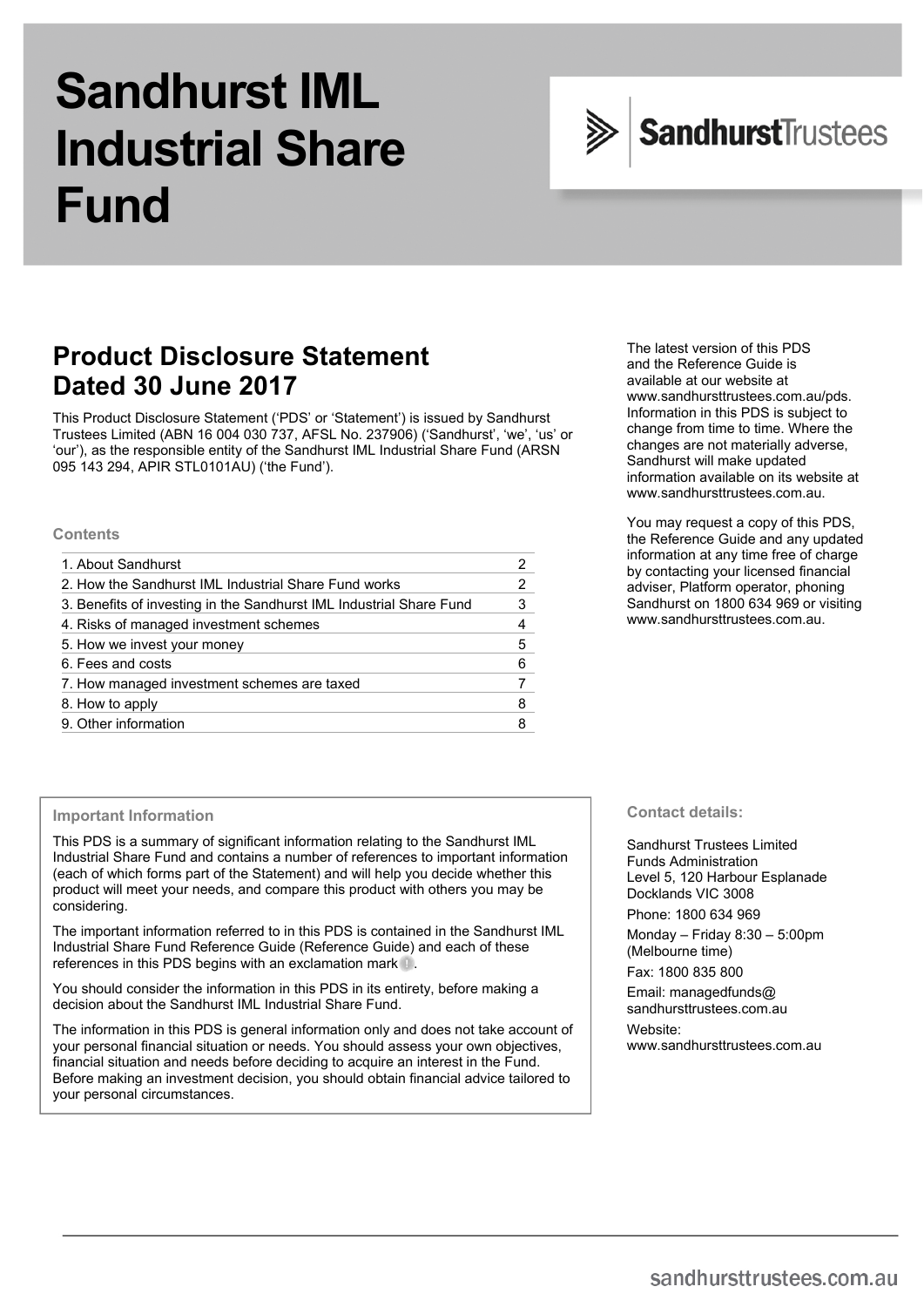# **1. About Sandhurst**

Sandhurst is the Fund's responsible entity. Sandhurst is responsible for overseeing the Fund's operation, selecting and monitoring the Fund's investment managers, and managing and administering the Fund in the best interests of investors.

Sandhurst is a wholly owned subsidiary of Bendigo and Adelaide Bank Limited (ABN 11 068 049 178, AFSL No. 237879) and is part of the Bendigo and Adelaide Bank Group, which comprises Bendigo and Adelaide Bank Limited (the Bank) and its related entities.

Sandhurst, formed in 1888, has assisted Australian families with their financial needs for more than 125 years. Sandhurst is a highly experienced provider of investment solutions and trustee services that create, enhance and protect wealth. Sandhurst offers a wide range of products and services including investment and funds management, superannuation, commercial loans, access to funeral bonds, and the provision of corporate trustee and custodial services. Sandhurst embraces a prudent investment philosophy and is committed to delivering high quality investment solutions.

Sandhurst manages the Fund by investing in the Sandhurst Industrial Share Fund (ARSN 090 472 325, APIR STL0100AU) (Underlying Investment), for which Sandhurst is the responsible entity, and in which the assets are managed by Investors Mutual Limited (IML) (ABN 14 078 030 752, AFSL No. 229988).

Sandhurst as the responsible entity for the Underlying Investment selects investment managers on the basis of quantitative and qualitative factors, including performance, experience, investment strategy and key personnel. It also reviews the performance of the Underlying Investment on a regular basis and, as a part of its investment review process, may replace the investment manager, or appoint additional investment managers, at any time without notice.

# **2. How the Sandhurst IML Industrial Share Fund works**

#### **Structure**

The Fund is a registered managed investment scheme, whereby your money is pooled with other investors' money. Sandhurst invests this money on behalf of all the Fund's investors. This means that you have access to certain investments that you may not otherwise be able to access on your own. The ASIC website www.moneysmart.gov.au has more information on managed investment schemes.

The Fund is a 'feeder fund' meaning that it indirectly gains exposure to underlying asset classes by predominantly investing in the Underlying Investment.

The Fund is established under a constitution (Constitution), which sets out your rights and the powers and responsibilities of Sandhurst. You can obtain a copy of the Constitution free of charge by contacting us.

Under the Corporations Act 2001 (Corporations Act), the Fund is required to have a compliance plan lodged with ASIC. The compliance plan is audited annually and sets out measures that Sandhurst will implement to ensure that the Fund's operation complies with the Corporations Act and the Constitution.

#### **About units and unit pricing**

The Fund is unitised, meaning that when you invest in the Fund, you purchase units that represent a beneficial interest in the Fund's assets (but not in any particular underlying asset).

The unit price is calculated each business day (i.e. any day that is not a weekend or a public holiday in Melbourne, Victoria) by dividing the Fund's net asset value by the number of units on issue, and is adjusted for transaction costs including the buy/sell spread (see section 6 'Fees and costs' in this PDS for further information). Valuations are conducted at any time determined by Sandhurst, at regular intervals appropriate to the nature of the property, and such times as required in the Constitution. The unit price will vary as the market value of the assets in the Fund rises or falls.

Sandhurst has adopted a unit pricing policy setting out the principles which we apply when exercising unit pricing discretions under the Constitution. You can request a copy of the policy and other documents relating to unit pricing discretions free of charge by calling Sandhurst.

#### **Applications and withdrawals**

You can make applications and withdrawals at any time, subject to the following minimum requirements (which Sandhurst may change at its discretion):

| Minimum initial investment    | \$50,000                                                                |
|-------------------------------|-------------------------------------------------------------------------|
| Minimum additional investment | \$100 or a minimum of<br>\$50 per month via the<br>regular savings plan |
| Minimum withdrawals           | \$1,000                                                                 |
| Minimum switches              | \$1,000                                                                 |
| Minimum investment balance    | \$50,000                                                                |
|                               |                                                                         |

Note: Sandhurst may accept lesser amounts at its discretion.

Sandhurst will retain any interest earned on application money before it is paid into the Fund.

#### **Initial investment**

To acquire units in the Fund, you will need to complete an Application Form. If a completed Application Form is received and accepted before 12 noon Melbourne time on a business day, the application will be processed using the Fund's application price calculated as at the close of business on that day. Otherwise, the following business day's application price will be used (these conditions also apply to additional investments – see below). Payment can be made by cheque or direct debit (if using direct debit, you will need to complete the relevant section of the Application Form) or other method acceptable to Sandhurst. In certain circumstances, Sandhurst reserves the right to refuse an application or accept only part of an application or change processing times. The Application Form is available from our website at

www.sandhursttrustees.com.au/forms.

#### **Additional investments**

You can increase your investment by acquiring units in the Fund at any time, with payment made by BPAY®, cheque, direct debit or other method acceptable to Sandhurst. Units will be issued in accordance with the initial investment timings listed above. You should obtain a copy of the most up-to-date PDS when making additional investments, as the investment will be made on the terms of the most up-to-date PDS. In certain circumstances, Sandhurst reserves the right to refuse an additional investment or accept only part of an additional investment, (for example, if the Fund is closed to additional investments) or change processing times.

The Investment Contribution Form is available from our website at www.sandhursttrustees.com.au/forms.

® Registered to BPAY Pty Ltd ABN 69 079 137 518

#### **Regular savings plan**

The Fund offers a regular savings plan with a minimum investment of \$50 per month. Simply complete this election on your Application Form, or alternatively, you can establish a regular savings plan at any time by completing the Investment Contribution Form available at

www.sandhursttrustees.com.au/forms and nominate your contribution amount.

**2** Sandhurst IML Industrial Share Fund PDS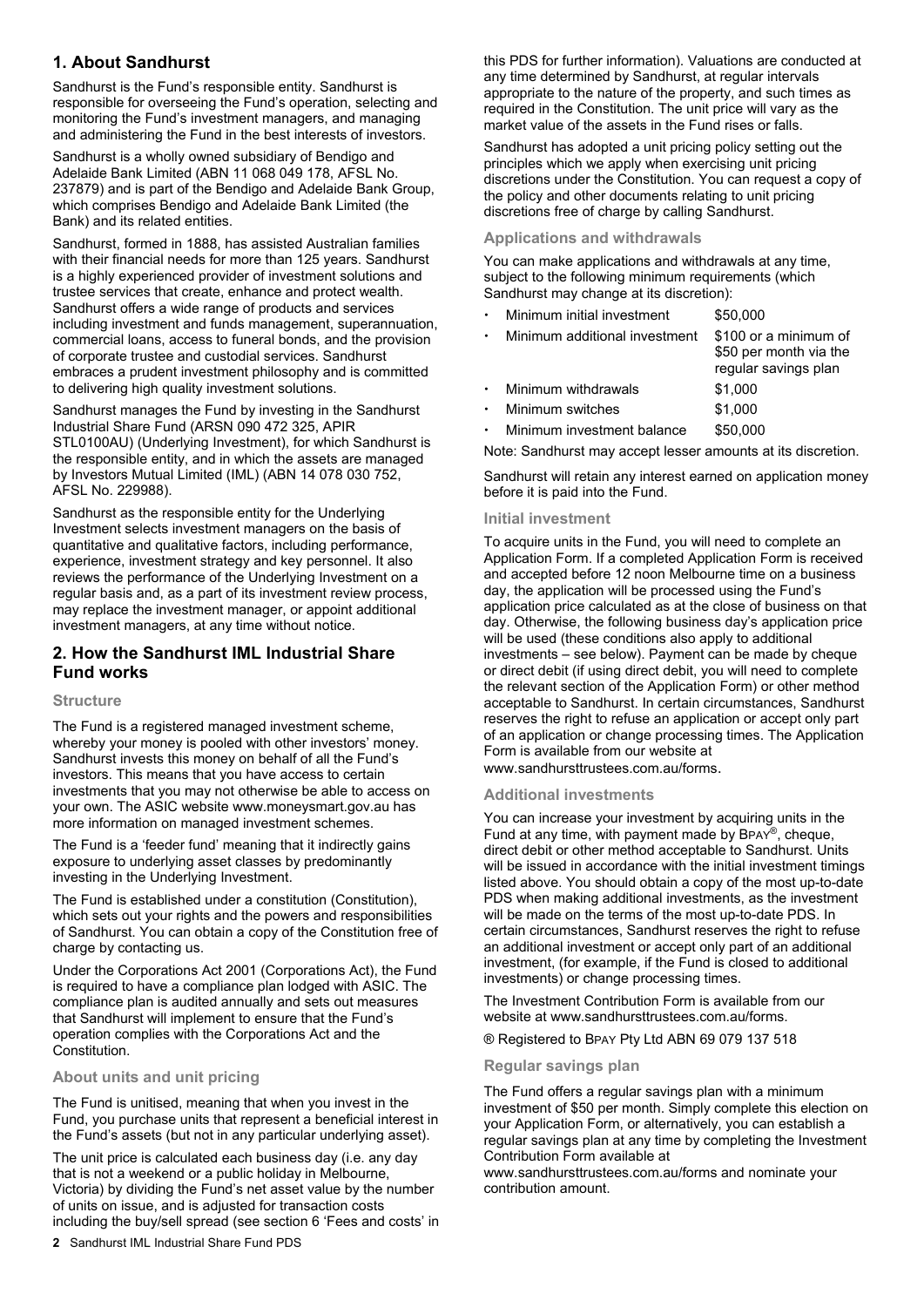#### **Withdrawal requests**

You can decrease your investment by withdrawing some or all of your units by sending Sandhurst a completed Withdrawal Form. If your Withdrawal Form is received and accepted before 12 noon Melbourne time on a business day, the withdrawal will be processed using the Fund's withdrawal price calculated as at the close of business on that day. Otherwise, the following business day's withdrawal price will be used. If you make a withdrawal request which would result in your investment balance falling below \$50,000 Sandhurst may, at its discretion, treat your withdrawal request as relating to all of your remaining units in the Fund.

The Withdrawal Form is available from our website at www.sandhursttrustees.com.au/forms.

After Sandhurst has received and accepted a completed Withdrawal Form, withdrawals are normally paid within 5 business days of the withdrawal date (however, the Fund's Constitution allows up to 30 days or such longer period as Sandhurst determines in certain circumstances). Withdrawals will be credited directly to your nominated account or a cheque can be sent to you upon request.

In extraordinary circumstances, Sandhurst reserves the right to suspend withdrawals from the Fund, such as if in the reasonable opinion of Sandhurst, it is in the best interests of investors as a whole to do so. In some circumstances, such as when there is a freeze on withdrawals, you may not be able to withdraw your units in the Fund within the usual period for withdrawal requests. Sandhurst reserves the right to change processing times.

#### **Minimum investment balance**

If the current value of your investment falls below the minimum investment balance of \$50,000, Sandhurst may at its discretion, by giving at least 30 days' notice, redeem your interests in the Fund and pay the proceeds to you.

#### **Switching and transfers**

You may switch from the Fund to other funds operated by Sandhurst and which are listed on the Switch Form (available from our website at www.sandhursttrustees.com.au/forms).

When you request a switch we will redeem your existing units in the Fund at the next available redemption price and we will use the proceeds to buy the units in the new fund at the relevant application price. There is currently no charge for switching between funds, however buy/sell spreads do apply. Switching from one fund to another fund may give rise to tax consequences and it is recommended that you check the tax implications with your accountant or financial adviser before switching.

When making a switch the minimum balance and transaction amounts of the respective funds must be met. You should obtain a copy of the most up-to-date product disclosure statements for each fund when requesting a switch, as the switch will be made on those terms. These documents and the Switch Form are available from our website at www.sandhursttrustees.com.au/forms.

You can also transfer your units in the Fund to another person. To discuss what is required for a transfer, please contact us on 1800 634 969.

#### **Income distributions**

The Fund may earn income such as dividends and interest, as well as net realised capital gains on the sale of the Underlying Investment and its assets. It is Sandhurst's intention that the full amount of the Fund's taxable income in each financial year be distributed to investors. Distributions are calculated half yearly as at 30 June and 31 December, and normally paid within 2 months.

Your entitlement to distributions is calculated by dividing the total distribution amount by the total number of units on issue at the distribution date, and multiplying the result by the number of units you hold on that date. If you withdraw units prior to the distribution date, you will not receive any distribution for the period you held those units in the relevant distribution period. However, the Fund's unit price will incorporate the distribution entitlement up to the withdrawal date.

You can choose to have your distributions:

- reinvested in further units in the same Fund; or
- paid to you by direct credit to your nominated account.

If you do not make a choice, or if a direct credit rejection occurs, then your distributions will be automatically reinvested by acquiring additional units in the Fund at the unit price applicable at the end of the relevant distribution period (the buy/sell spread does not apply to reinvested distributions). You can change your choice for receiving distribution payments by advising Sandhurst at least 10 business days before the end of the relevant distribution period. Otherwise, the change to your distribution instructions will not occur until after the next distribution is paid. Please note that distributions will not be paid by cheque.

#### **Platform investors**

If you are investing through a master trust, wrap account or other investor directed portfolio-type service (collectively referred to as a 'Platform'), it is generally the operator of the Platform which becomes the investor in the Fund, not you. Accordingly, they have the rights of an investor and can exercise them in accordance with their arrangements with you.

If you invest through a Platform, you are subject to the conditions that are prescribed by the operator of the Platform which may differ from the conditions outlined in this PDS (such as procedures for making investments and withdrawals, cooling off periods, cut-off times for transacting, timing for distributions, additional fees and costs and investor reporting).

As at the date of this PDS, Sandhurst is not responsible for the operation of any Platform through which you invest. If you are investing through a Platform, enquiries and complaints should be directed to the operator of that Platform, not to Sandhurst. In addition to reading this PDS, you should read the document that explains the Platform, as issued by your Platform operator.



 You should read the important information about 'Acquisition and disposal of units' before making a decision. Go to section 1 of the Reference Guide at www.sandhursttrustees.com.au/pds. The material relating to the 'Acquisition and disposal of units' may change between the time when you read this Statement and the day when you acquire the product.

# **3. Benefits of investing in the Sandhurst IML Industrial Share Fund**

The significant features and the significant benefits of the Fund include:

- **Access to growth assets:** The Fund, through holdings predominantly in the Underlying Investment, provides exposure to high growth assets with the potential for long term growth via an actively managed portfolio of Australian Securities Exchange (ASX) listed industrial shares. The Fund provides access to investment opportunities and markets that may not otherwise be accessible to all investors.
- **Access to a leading professional investment manager:** Through holdings in the Underlying Investment, Sandhurst has selected IML to manage the Fund's ASX listed industrial share assets. IML is a highly regarded investment manager that specialises in managing Australian shares using a disciplined value based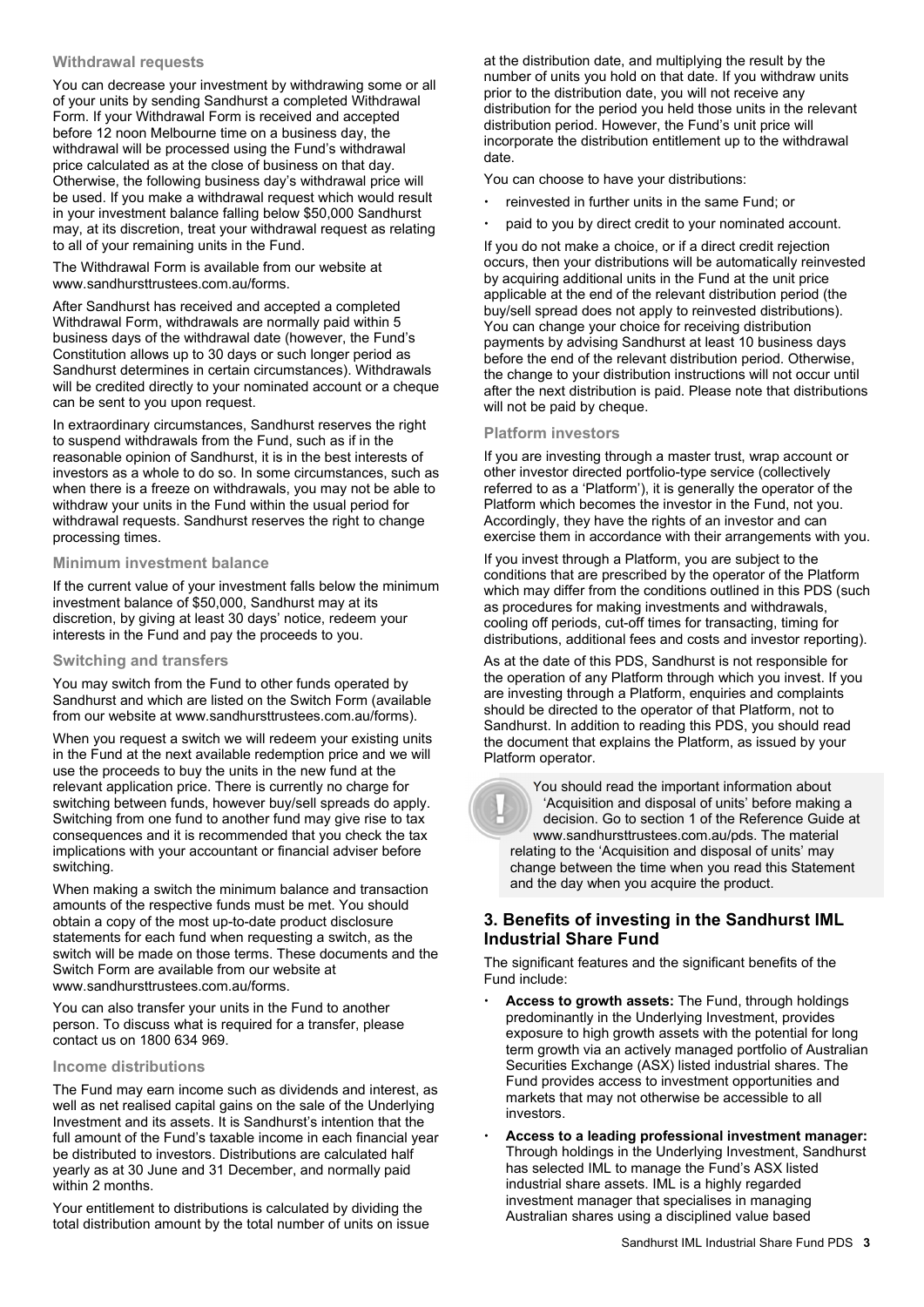approach. This means that IML seeks to invest in reasonably priced companies that show potential to deliver growing earnings.

- **Capital growth and income:** The Fund is designed to be a long term investment that aims to deliver income and capital growth through holdings predominantly in the Underlying Investment. If you choose to reinvest your distributions you can benefit from the power of compounding, which allows you to generate returns on your reinvested distributions to optimise your investment earnings over the long term.
- **Ready-made diversification:** This Fund, predominantly through holdings in the Underlying Investment, gives you the opportunity to broaden your exposure across a range of diversified ASX listed industrial share investments, allowing you to moderate the volatility of your investment risk and return over the long term.
- **A simple and convenient way to invest:** The Fund is designed to make investing easy for you. We handle all the investment decisions, paperwork and administration, and provide you with regular information and reporting on your investment. Our application process is straightforward and our friendly staff are on hand to assist you with any queries regarding your investment.
- **Flexible ways to invest:** The Fund offers flexible ways to add to your investment. You can increase your investment at any time by using BPAY, direct debit or cheque. The Fund also offers the convenience of a regular savings plan so you can add to your investment on a regular basis with as little as \$50 per month. Regular investments can be deducted straight from your bank account.
- **A responsible entity with a proven record:** Sandhurst aims to create wealth for investors by employing a disciplined and conservative approach to managing quality investments.

The Fund aims to provide you a simple, cost-effective solution to help you save for your future.

### **4. Risks of managed investment schemes**

The purpose of this section is to inform you of the types of significant risks that may apply to an investment in the Fund and is a summary only. It does not purport to be a comprehensive statement of all the risks.

In identifying the significant risks associated with the Fund itself, as the only non-cash investment held by the Fund is its investment in the Underlying Investment, the risks associated with the Underlying Investment are also risks of the Fund. We have therefore also considered the risks resulting from the investment management activities of IML as the investment manager of the Underlying Investment.

All investments carry risk. Different investment strategies may carry different levels of risk, depending on the assets that make up the investment strategy. Generally, assets with the highest long-term returns may also carry the highest level of short-term risk.

The significant risks of investing in the Fund are summarised as follows:

 **Individual investment risk:** The Fund invests by acquiring and holding units in the Underlying Investment which is another managed fund. That fund holds investments that will fluctuate in value, meaning that they can, and do, fall in value for many reasons. This is an inherent risk associated with all managed funds. The Underlying Investment aims to reduce investment risk by holding a diversified portfolio of ASX listed industrial shares, and having an experienced investment manager, IML, which undertakes thorough analysis and research of all of that fund's assets.

- **Market and political risk:** The Fund may be impacted either directly or indirectly by market and/or political risk. Factors that may influence the market include economic, technological, political, taxation, country, legal conditions and market sentiment. The Fund mitigates market and political risks through its holdings in the Underlying Investment. IML conducts research and analysis to form a view on these risks and by diversifying the Underlying Investment's holdings.
- **Fund risk:** The Fund could be terminated, the fees and expenses could change, Sandhurst could be replaced as the responsible entity, the investment manager of the Underlying Investment could be replaced, other key personnel could change, or the Underlying Investment could be terminated. Sandhurst aims to minimise fund risk by operating within established operational risk and compliance structures, monitoring how fund risks may impact on the Fund and by acting in the best interests of investors.
- **Derivatives risk:** Through its holdings in the Underlying Investment, the Fund has exposure to derivatives from time to time for both gaining and hedging exposure to assets and/or asset classes. Derivatives risk includes the value of derivative positions not moving in line with the movement in the underlying asset, potential illiquidity of the derivative, and being unable to meet payment obligations in relation to derivative contracts. Although this risk cannot be eliminated, Sandhurst has, and requires the investment manager of the Underlying Investment, IML, to have, procedures in place to govern the use of derivatives.
- **Liquidity risk:** The Fund's assets may not be able to be converted into cash in a timely manner in order to pay withdrawal requests. Sandhurst manages liquidity risk by holding units in the Underlying Investment, the units in which ordinarily can be readily converted into cash.
- **Counterparty risk:** Counterparty risk represents the loss that would be recognised if counterparties (i.e. the other parties to the contracts such as securities dealers or derivative counterparties) fail to perform as contracted. Sandhurst has managed this risk by choosing IML, an appropriate and reputable investment manager. IML through its investment of the assets of the Underlying Investment, is also responsible for managing this risk.
- **Investment manager risk:** As IML is the investment manager for the Underlying Investment, the Fund's performance is dependent upon IML's performance. Sandhurst monitors IML's performance on an ongoing basis. In the event that IML fails to meet its obligations, Sandhurst may replace IML with another investment manager.
- **Regulatory risk:** Investment performance may be affected by changes to government policies, regulations and taxation laws.

The significant risks of investing in managed investment schemes include that:

- the value of investments will vary over time;
- the level of returns will vary and future returns may vary from past returns;
- returns are not guaranteed and you may lose some of your money;
- laws affecting managed investment schemes may change in the future; and
- the level of risk for you will vary depending on a range of factors including, age, investment time frames, where other parts of your wealth are invested and your risk tolerance.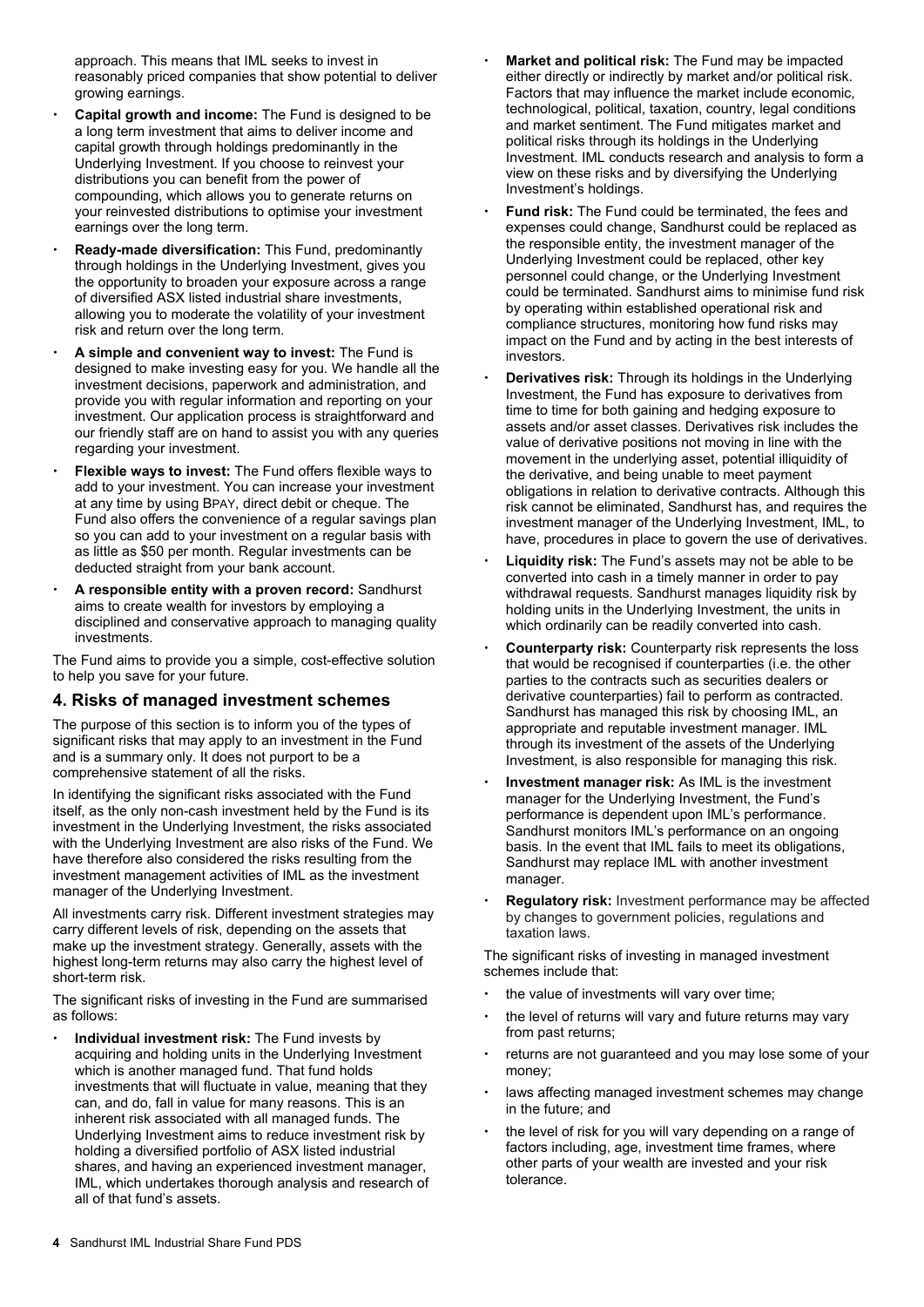The performance of the Fund is regularly monitored to assess whether the investment policy and the objectives of the Fund are being met. However, we do not guarantee future profitability, Fund returns, distributions or return of capital.

You should consult with your financial adviser if applicable, to properly understand the risks associated with the Fund and your attitude to investment risk.

Sandhurst, the Bank and its related entities do not guarantee the repayment of capital invested, the payment of income or the Fund's investment performance. An investment in the Fund does not represent a deposit with, or a liability of Sandhurst, the Bank or its related entities. The Bank does not stand behind or guarantee the performance of Sandhurst or the Fund.

Sandhurst is not an authorised deposit-taking institution within the meaning of the Banking Act 1959.

# **5. How we invest your money**

The Fund offers a single investment option.

Sandhurst aims to create wealth for investors by providing simple and professionally managed investment opportunities.

The Fund is a 'feeder fund' meaning that it indirectly gains exposure to ASX listed industrial shares via holdings in an underlying managed investment scheme, the Underlying Investment, for which IML is currently the investment manager.

The Underlying Investment uses an 'active' approach, meaning that assets are selected based on changing market conditions, with the aim of achieving the Fund's investment return objective. The Fund, via this investment, provides exposure to a pool of ASX listed industrial shares (excluding resource shares) selected and managed by IML. Sandhurst manages the cash and short term securities component of the Fund and the Underlying Investment in its capacity as responsible entity.

**Warning:** When choosing whether to invest in the Fund, you should consider:

- the likely investment return;
- the risk; and
- your investment timeframe.

**Labour standards, or environmental, social or ethical considerations** 

Sandhurst does not take into account labour standards or environmental, social or ethical considerations in the selection of investment manager(s) for the Fund or the selection, retention or realisation of investments relating to the Fund.

The investment manager of the Underlying Investment, IML, does not take into account any labour standards or an environmental, social or ethical considerations in the selection, retention or realisation of investments relating to the Underlying Investment. However, IML is a signatory of the UN Principles for Responsible Investment, and therefore may consider these factors when they are expected to have a material financial impact on any individual investment.

#### **Sandhurst IML Industrial Share Fund**

| <b>Investment</b><br>return<br>objective                               | To deliver investment returns before fees above the<br>S&P / ASX 300 Industrial Accumulation Index on a<br>rolling four year basis.                                                                                                                                                                                                                                                                               |     |      |
|------------------------------------------------------------------------|-------------------------------------------------------------------------------------------------------------------------------------------------------------------------------------------------------------------------------------------------------------------------------------------------------------------------------------------------------------------------------------------------------------------|-----|------|
| <b>Investment</b><br>strategy                                          | The Fund expects to invest predominantly in the<br>Underlying Investment. To the extent that the Fund<br>does so, it will be exposed to a diversified portfolio of<br>quality ASX listed industrial shares (excluding<br>resource shares) where these assets are identified<br>by IML as being undervalued.                                                                                                       |     |      |
|                                                                        | The Fund invests 80% to 100% of its assets in the<br>Underlying Investment (with the uninvested portion<br>held in cash). The strategic asset class allocation<br>range of the Underlying Investment is set out below.                                                                                                                                                                                            |     |      |
|                                                                        |                                                                                                                                                                                                                                                                                                                                                                                                                   | Min | Max  |
|                                                                        | Australian shares (industrial)                                                                                                                                                                                                                                                                                                                                                                                    | 80% | 100% |
| <b>Strategic asset</b>                                                 | Cash and short term securities                                                                                                                                                                                                                                                                                                                                                                                    | 0%  | 20%  |
| class allocation                                                       | The strategic asset class allocation provides an<br>indication of the intended holdings through the<br>Underlying Investment and actual holdings may be<br>higher or lower.                                                                                                                                                                                                                                       |     |      |
|                                                                        | While the assets of the Fund are predominantly<br>invested in ASX listed shares, up to 10% of its assets<br>may be invested in unlisted shares, where these<br>shares are expected to list on the ASX within 12<br>months of making the investment.                                                                                                                                                               |     |      |
| Investment<br>manager                                                  | In an endeavour to ensure the best possible result for<br>investors and to meet the Fund's investment return<br>objective, the performance of IML is regularly<br>monitored and assessed by Sandhurst.<br>Consequently, Sandhurst may replace the<br>Underlying Investment, and therefore the underlying<br>investment manager, from time to time without prior<br>notice to you.                                 |     |      |
| <b>Minimum</b><br>suggested<br>investment<br>timeframe                 | Recommended for at least a 5 year investment<br>period.                                                                                                                                                                                                                                                                                                                                                           |     |      |
| <b>Type of</b><br>investor for<br>whom this<br>investment<br>is suited | This Fund is intended to suit an investor primarily<br>seeking long term capital growth and income from a<br>diversified portfolio of ASX listed industrial shares,<br>with a limited exposure to cash and short term<br>securities.                                                                                                                                                                              |     |      |
| <b>Risk level</b>                                                      | This Fund is considered by Sandhurst to be a high<br>risk investment.                                                                                                                                                                                                                                                                                                                                             |     |      |
| <b>Changes to the</b><br><b>Fund</b>                                   | We have the right to terminate the Fund or change<br>the Fund's investment return objective (including<br>without limitation, the strategic asset class allocations<br>and investment strategy), investment manager and<br>the Underlying Investment without providing prior<br>notice to investors in some cases. We will inform<br>investors of any material changes to the Fund in<br>accordance with the law. |     |      |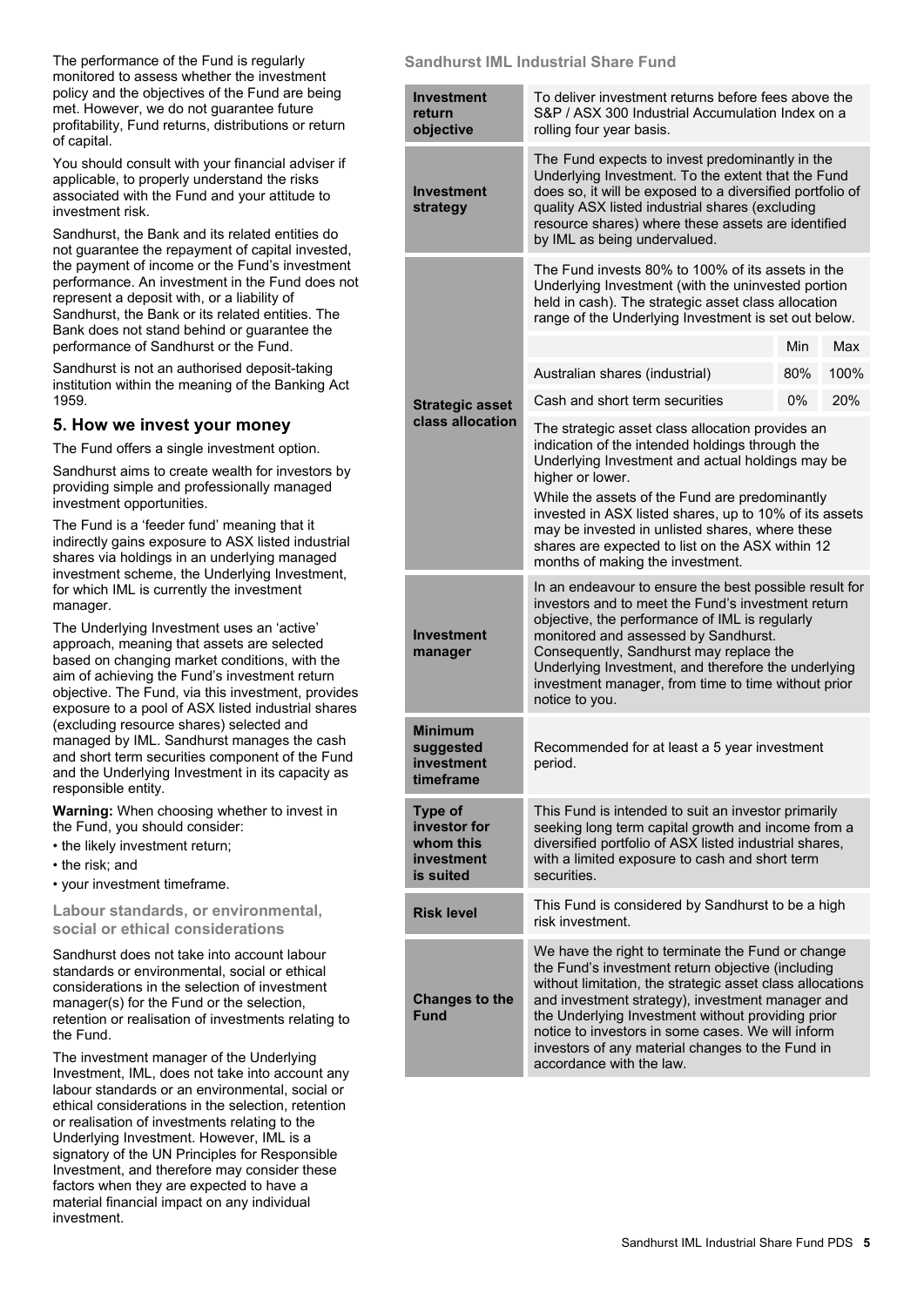# **6. Fees and costs**

#### **Did you know?**

Small differences in both investment performance and fees and costs can have a substantial impact on your long term returns. For example, total annual fees and costs of 2% of your account balance rather than 1% could reduce your final return by up to 20% over a 30 year period (for example, reduce it from \$100,000 to \$80,000).

You should consider whether features such as superior investment performance or the provision of better member services justify higher fees and costs. You may be able to negotiate to pay lower contribution fees and management costs where applicable. Ask the Fund or your financial adviser.

#### **To find out more**

If you would like to find out more, or see the impact of the fees based on your own circumstances, the **Australian Securities and Investments Commission** (**ASIC**) website (www.moneysmart.gov.au) has a managed funds fee calculator to help you check out different fee options.

ASIC Class Order [CO 14/1252] applies to this PDS.

The managed funds fee calculator on the ASIC website (www.moneysmart.gov.au) can also be used to calculate the effect of fees and costs on account balances. Taxation information is set out in section 7 of this PDS.

The following table shows the fees and other costs that you may be charged. These fees and costs may be deducted from your money, from the returns on your investment or from the assets of the Fund as a whole. The information in the table below can be used to compare costs between different simple managed investment schemes.

You should read all the information about fees and costs because it is important to understand their impact on your investment.

All the fees and costs shown in this section include stamp duty and GST less the maximum applicable reduced input tax credits unless otherwise stated.

| <b>TYPE OF FEE OR</b><br><b>COST</b>                                             | <b>AMOUNT</b> |  |
|----------------------------------------------------------------------------------|---------------|--|
| Fees when your money moves in or out of the<br>Fund <sup><math>1, 2</math></sup> |               |  |
| Establishment fee                                                                | Nil           |  |
| Contribution fee                                                                 | Nil           |  |
| Withdrawal fee                                                                   | Nil           |  |
| Exit fee                                                                         | Nil           |  |
| Management costs*                                                                |               |  |
|                                                                                  |               |  |

| The fees and                                            | 0.95% p.a. of the net asset value<br>of the Fund consisting of: |  |
|---------------------------------------------------------|-----------------------------------------------------------------|--|
| costs for<br>managing your<br>investment <sup>2</sup> . | $\cdot$ 0.94% p.a. <sup>3</sup> management fee;<br>plus         |  |
|                                                         | $\cdot$ 0.01% p.a. expense recoveries.                          |  |

\* The amount of this fee can be negotiated. See "Differential fee arrangements" under the heading "Additional explanation of fees and costs" for more information.

<sup>1</sup> Transaction costs may apply in the form of a buy/sell spread. See "Transactional and operational costs" under the heading "Additional explanation of fees and costs" for more information.

<sup>2</sup> These fees do not include amounts payable to an adviser. See "Advice fee" under the heading "Additional explanation of fees and costs" for more information.

3 This amount includes 'indirect costs' (see "Management costs" under the heading "Additional explanation of fees and costs" for more information). "Indirect costs" excludes transactional and operational costs (see "Transactional and operational costs" under the heading "Additional explanation of fees and costs" for more information).

**Warning:** Additional fees may be paid to a financial adviser if a financial adviser is consulted. Please refer to the Statement of Advice in which details of the fees are set out.

**Additional explanation of fees and costs** 

#### **Management costs**

Management costs are the total fees and costs incurred in managing the Fund, comprising the management fee paid to Sandhurst as responsible entity for administering the Fund, other investment-related expenses and reimbursements in relation to the Fund, amounts paid or payable for investing in the assets of the Fund, and indirect costs (excluding any transactional and operational costs, if any). Indirect costs are based on the actual costs of the past financial year.

Indirect costs are any amounts that directly or indirectly reduce the returns on the units that is paid from, or the amount or value of, the income or assets of the Fund (including the Underlying Investment and any other underlying investments of the Fund).

Indirect costs may include management fees based on the value of assets and fees based on the return paid from the Underlying Investment which are the costs of investing through such fund.

The Fund's Constitution allows Sandhurst to pay or recover, from the Fund, all costs, charges, expenses and outgoings reasonably and properly incurred by Sandhurst in the proper performance of its duties in administering the Fund (referred to as 'expense recoveries'). The expense recoveries disclosed are based on actual expense recoveries for the past financial year. Management costs (other than expense recoveries) are based on the latest available information as at the date of this PDS. Management costs may increase or decrease over time depending on the amounts comprising the management costs described above. The management costs are calculated on the Fund's net asset value, and the management fee, which is a portion of the management costs, is accrued daily and paid quarterly in arrears to Sandhurst from the Fund's assets as a whole. The management costs (including the management fee) are recovered from the Fund and are not directly deducted from your investment account.

#### **Performance fees**

A performance fee is an amount paid or payable, calculated by reference to the performance of the Fund. As at the date of this PDS, Sandhurst does not charge a performance fee for managing the Fund.

#### **Advice fee**

You may agree with your adviser to pay an advice fee directly from your investment to your adviser. This can take the form of an upfront fee and/or ongoing fee:

 **Upfront fee** – You can nominate any dollar amount to be deducted from your initial investment for advice provided in relation to your investment.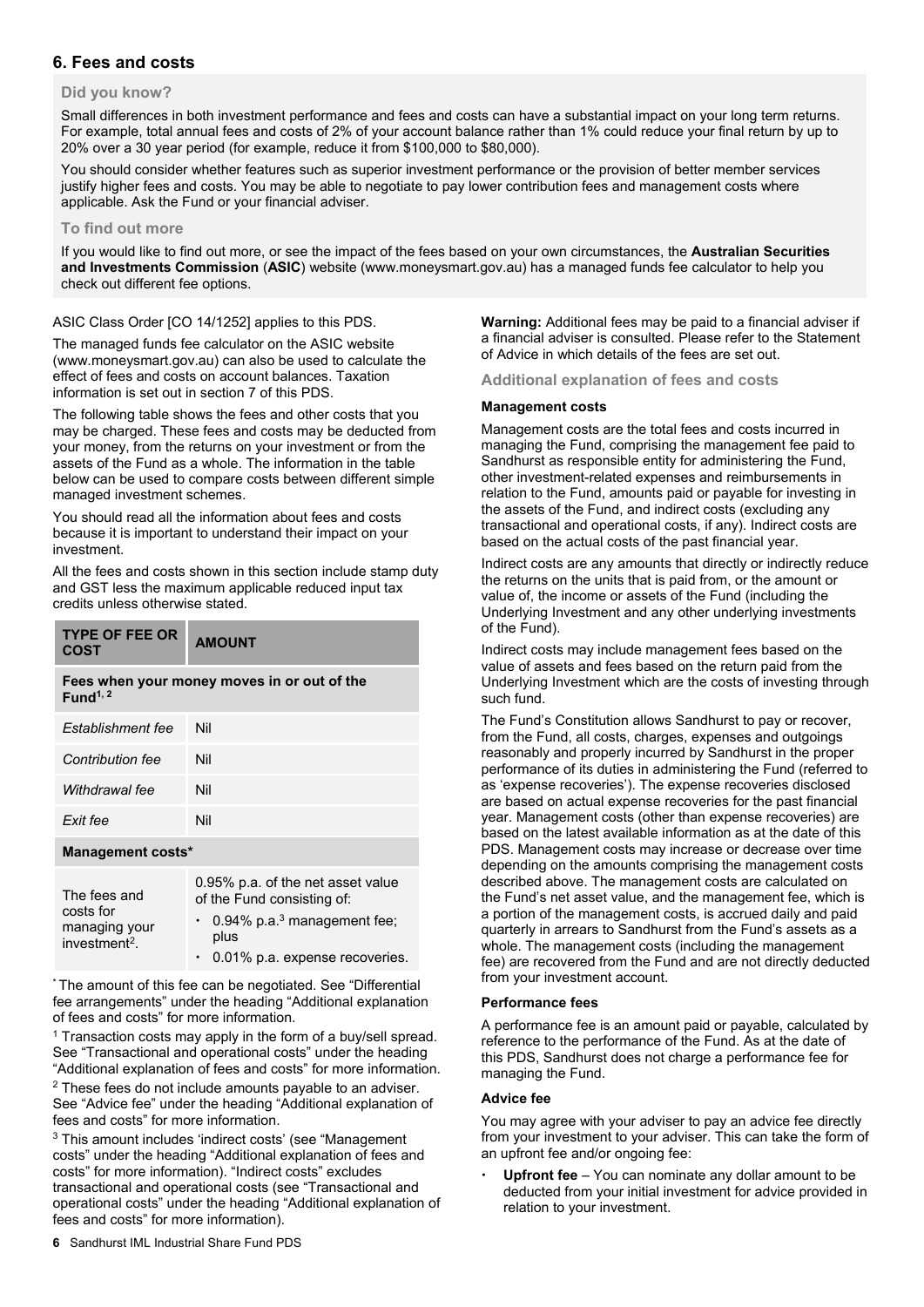**Ongoing fee** – You can nominate a fixed dollar amount to be paid to your adviser via redemption of interests from your investment on a monthly basis. Buy/sell spreads apply.

#### **Transactional and operational costs**

In addition to management costs, the Fund may incur transactional and operational costs when acquiring and disposing of certain Fund assets. These costs may include clearing costs, brokerage, stamp duty and buy/sell spreads. These costs are paid for by the Fund when they are incurred and are reflected in the Fund's unit price. These costs are not paid to Sandhurst as a fee and are not charged directly to investors, rather they are deducted from the income or assets of the Fund. These costs represented 0.12% of the Fund's net asset value for the past financial year. These costs may vary depending on the level of Fund transactions. Sandhurst estimates these costs to be 0.14% of the Fund's net asset value for the current financial year.

#### **Investor buy/sell spread**

Transaction costs will also be charged to you when you buy and sell units in the Fund in the form of a buy/sell spread. The buy/sell spread is an additional cost to you and is designed to fairly allocate costs associated with buying and selling Fund assets as a result of investors acquiring or withdrawing units in the Fund. The buy/sell spread is retained by the Fund and is not a fee payable to **Sandhurst.** 

A buy spread of 0.25% applies to each application in the Fund and a sell spread of 0.25% applies to each withdrawal. For example, if you invested \$50,000 in the Fund the cost of the buy spread would be \$125. The buy/sell spread may change from time to time without prior notice. The Fund's application and withdrawal prices are updated regularly and can be found at www.sandhursttrustees.com.au/prices.

#### **Changes to fees**

Fees and costs can be changed at any time by Sandhurst in accordance with the Fund's Constitution without your consent.

If fees and charges payable to Sandhurst increase, you will be given at least 30 days' prior notice. Other costs, such as the buy/sell spread may change at any time without prior notice to you. Indirect costs and expense recoveries are based on costs incurred by the Fund in the past financial year and may be different in the current and future financial years.

#### **Differential fee arrangements**

From time to time Sandhurst may negotiate the charging, rebating or waiving of management fees, as stated above, in circumstances permitted by the Corporations Act or if applicable relief is granted by ASIC, with certain 'wholesale clients' (as defined in the Corporations Act) and operators of Platforms (as defined on page 3 of this PDS). Such negotiations are undertaken on a case-by-case basis and only for wholesale clients who invest significant amounts of money in the Fund. Any such arrangement will be entered into in accordance with the requirements of the Corporations Act. Sandhurst does not negotiate fees with retail investors or individual Platform investors. Requests to negotiate fees must be put in writing to Sandhurst and sent to:

Funds Administration Sandhurst Trustees GPO Box 4314 Melbourne VIC 3001

#### **Tax**

For information about tax, please see section 7 "How managed investment schemes are taxed".

#### **Example of annual fees and costs for the Fund**

The following table gives an example of how the fees and costs for the Fund can affect your investment over a one-year period. You should use this table to compare the Fund with other managed investment products.

| Sandhurst IML Industrial | <b>BALANCE OF \$50,000 WITH A</b><br><b>CONTRIBUTION OF \$5,000</b><br><b>DURING YEAR</b>                                                                                                                                                   |
|--------------------------|---------------------------------------------------------------------------------------------------------------------------------------------------------------------------------------------------------------------------------------------|
| Nil                      | For every additional \$5,000 you<br>put in, you will be charged \$0.                                                                                                                                                                        |
| 0.95%<br>p.a.            | And, for every \$50,000 you<br>have in the Sandhurst IML<br>Industrial Share Fund, you will<br>be charged \$475 each year.                                                                                                                  |
|                          | If you had an investment of<br>\$50,000 at the beginning of the<br>year and you put in an additional<br>\$5,000 during that year, you<br>would be charged fees of:<br>\$475*<br>What it costs you will depend<br>on the fees you negotiate. |
|                          |                                                                                                                                                                                                                                             |

\* Additional fees may apply, in the form of the buy/sell spread. The actual amount you will be charged depends on the timing of additional investments and the actual indirect costs and expense recoveries. This example assumes that the additional contribution of \$5,000 is invested at the end of the year. For this Fund, the minimum balance is \$50,000 and the minimum additional investment is \$100.

> You should read the important information about 'Fees and costs' before making a decision. Go to section 2 of the Reference Guide at www.sandhursttrustees.com.au/pds. The material relating to the 'Fees and costs' may change between the time when you read this Statement and the day when you acquire the product.

#### **7. How managed investment schemes are taxed**

**Warning:** Investing in a registered managed investment scheme is likely to have tax consequences. The Australian taxation system is complex and individual investors have different circumstances. Persons are strongly advised to seek professional tax advice.

In summary, when investing in the Fund, investors should note that:

- Registered managed investment schemes generally do not pay tax on behalf of investors.
- Investors will be assessed for tax on income and capital gains generated by the Fund in the year to which their entitlement relates, irrespective of whether the income is reinvested or the income payment occurs at a later date.
- Tax components of Fund distributions will be allocated to investors on a fair and reasonable basis.
- $\cdot$  The Fund will pass through the investors' share of any tax credits received during the year.
- The Fund has made a 'capital election' under the tax regime for Managed Investment Trusts (MIT) and it continues to be an eligible MIT.
- Investors may be liable for tax on capital gains realised on the sale of units in the Fund, either by withdrawal, switch or transfer.